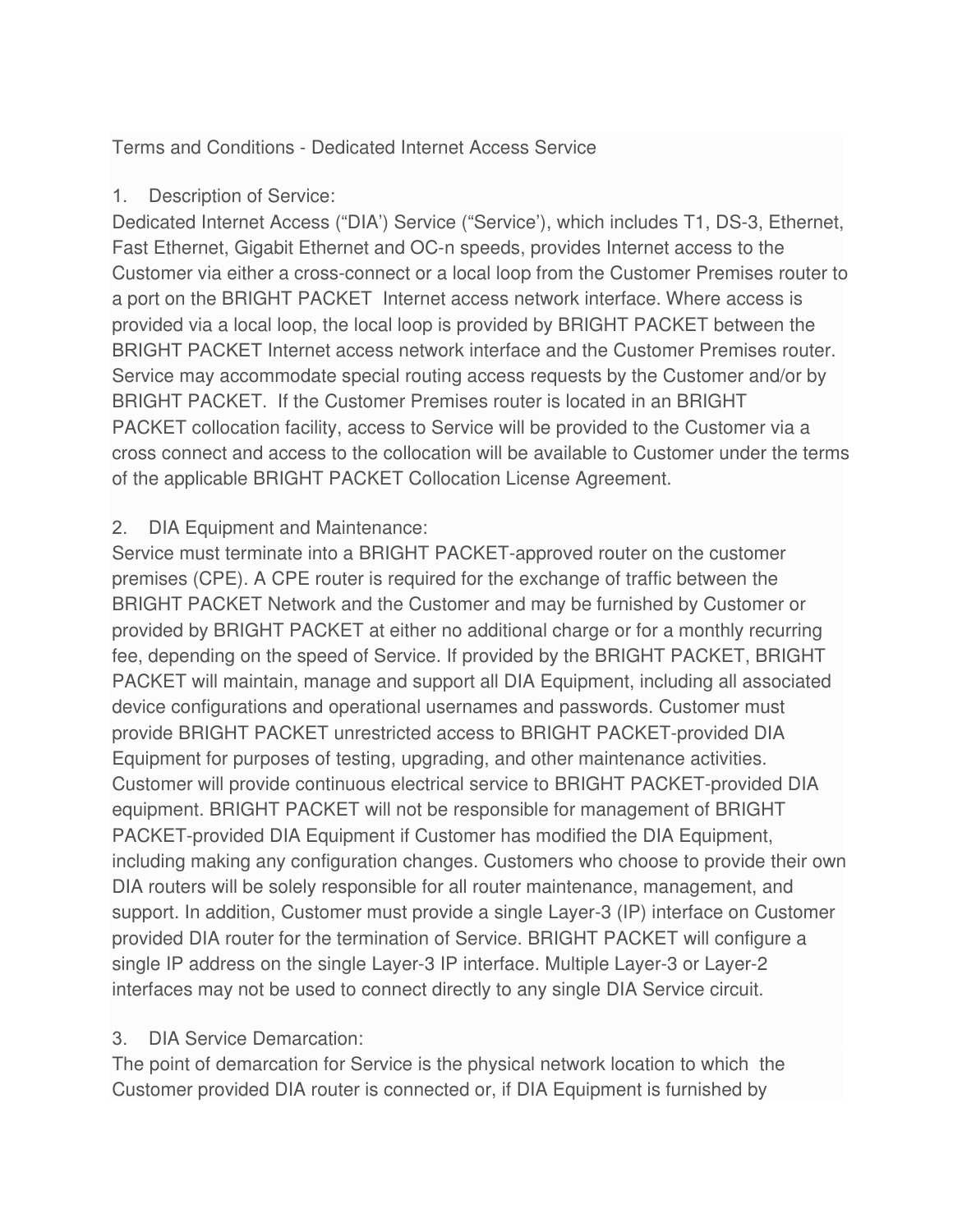BRIGHT PACKET , the LAN port at which interconnection takes place. Customer will provide BRIGHT PACKET with access to Customer's premises, as necessary, to facilitate Service installation, testing and maintenance requirements.

### 4. Service Provisioning:

If the Company, in its sole discretion, decides to provide Service via wireless facilities acquired from Next link Wireless, Inc., or via copper facilities acquired from a serving Local Exchange Carrier and subsequently ascertains that said facilities are unavailable for use, the Company may cancel the Service Order Agreement or Master Service Order Agreement without liability and without any further obligation to Customer.

#### 5. Service Use:

Service use is limited to Customer and its End Users.

### 6. Notices:

Customer shall notify BRIGHT PACKET within five (5) days of any information or notices served on Customer that might adversely affect BRIGHT PACKET including, but not limited to, notices of any claims or proceedings that involve Service. In addition, Customer shall promptly notify BRIGHT PACKET of any errors, "bugs," or Service problems of which Customer becomes aware when using Service.

## 7. Disclaimers:

BRIGHT PACKET exercises no control over, and therefore accepts no responsibility for information or content passing through the Company's host computers, BRIGHT PACKET Network hubs and POPs (the "BRIGHT PACKET Network"). EXCEPT AS EXPRESSLY SET FORTH IN "SECTION 12 INFRA, BRIGHT PACKET MAKES NO WARRANTIES OF ANY KIND, WHETHER EXPRESS OR IMPLIED, FOR THE SERVICE OR EQUIPMENT IT PROVIDES, AND IT DISCLAIMS ANY WARRANTY OF TITLE, MERCHANTABILITY, NON-INFRINGEMENT, OR FITNESS FOR A PARTICULAR PURPOSE. BRIGHT PACKET expressly denies any responsibility for the accuracy or quality of information obtained by Customer or its End-Users through the use of Service. The use of any information obtained via the BRIGHT PACKET Network is at Customer's and End User's own risk.

## 8. Terms and Terminations:

8-1. Service Commencement: BRIGHT PACKET will notify Customer when: (a) Service is installed or connected, successfully tested, and available for Customer use; and (b) if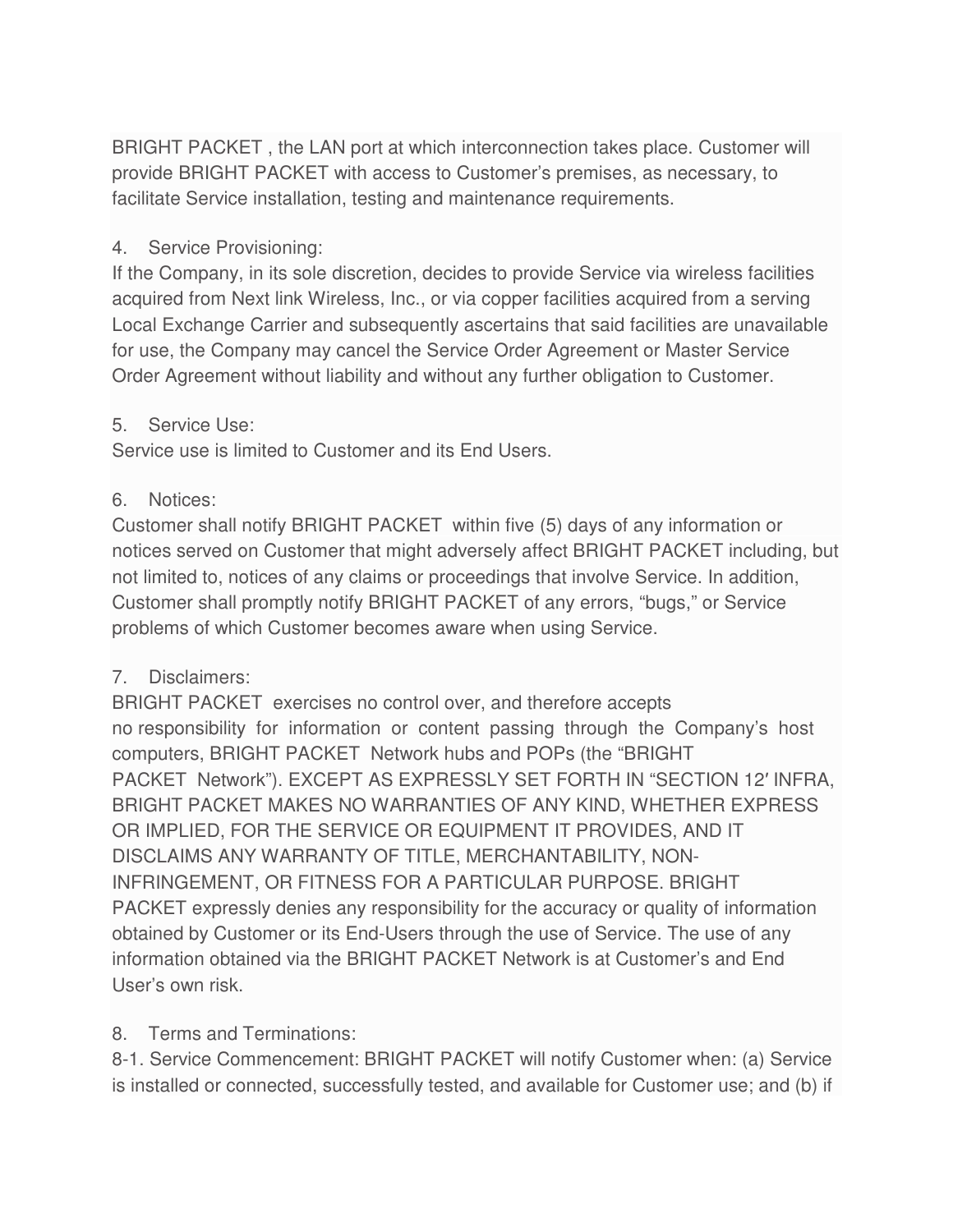BRIGHT PACKET is installing DIA Equipment, that the DIA Equipment has been installed and is operational. Billing will begin on the Start of Service Date regardless of whether Customer is prepared to use Service. BRIGHT PACKET shall not be liable for any damages of any nature resulting from delays in meeting requested or specified service dates or its inability to provide Service.

8-2. Term: The minimum term of Service is one (1) year beginning on the Start of Service Date. Unless one Party notifies the other in writing at least thirty (30) days prior to the expiration of the original or any renewal term of Service that it intends not to renew Service, Service shall automatically renew for the same term of Service period at the same pricing, terms and conditions.

### 9. Cancellation and Termination Charges:

9-1. If Customer cancels Service after an order has been placed but before the Start of Service Date, Customer will (a) pay BRIGHT PACKET one (1) month's monthly recurring charges for Service, plus any applicable service ordering and installation charges incurred by BRIGHT PACKET in undertaking to provision Service, and (b) return, at Customer's expense, any BRIGHT PACKET equipment in the same condition as when it initially was delivered and installed, reasonable wear and tear excepted, as well as any software or other materials provided by Company.

9-2. If Customer terminates Service after the Start of Service Date, Customer must pay for all charges associated with the ordering and installation of Service, as well as the first month's recurring charges and for the monthly recurring charges for the remainder of the Service term, unless the Customer's termination is for cause. In addition, Customer will return, at its expense, any BRIGHT PACKET equipment in the same condition as when it initially was delivered and installed, reasonable wear and tear excepted, as well as any software or other materials provided by the Company. 9-3. Customer agrees that the damages specified in Sections 9-1 and 9-2 are difficult or impossible to ascertain with certainty and, therefore, the damages specified therein are intended to serve as liquidated damages and not a penalty.

#### 10. Pricing:

10-1. Pricing for DIA Service is as set forth in the applicable Service Order and may vary depending on port speed, access costs or DIA Equipment costs required to deliver DIA Service to Customer.

10-2. Committed Data Rate: If Customer selects a burstable Service and a minimum per Mbps data rate ("Committed Data Rate') applies to a particular IP port, Customer's perport usage of Service (both Send Traffic and Receive Traffic) via such port will be sampled every five (5) minutes for the previous five (5) minute period. At the end of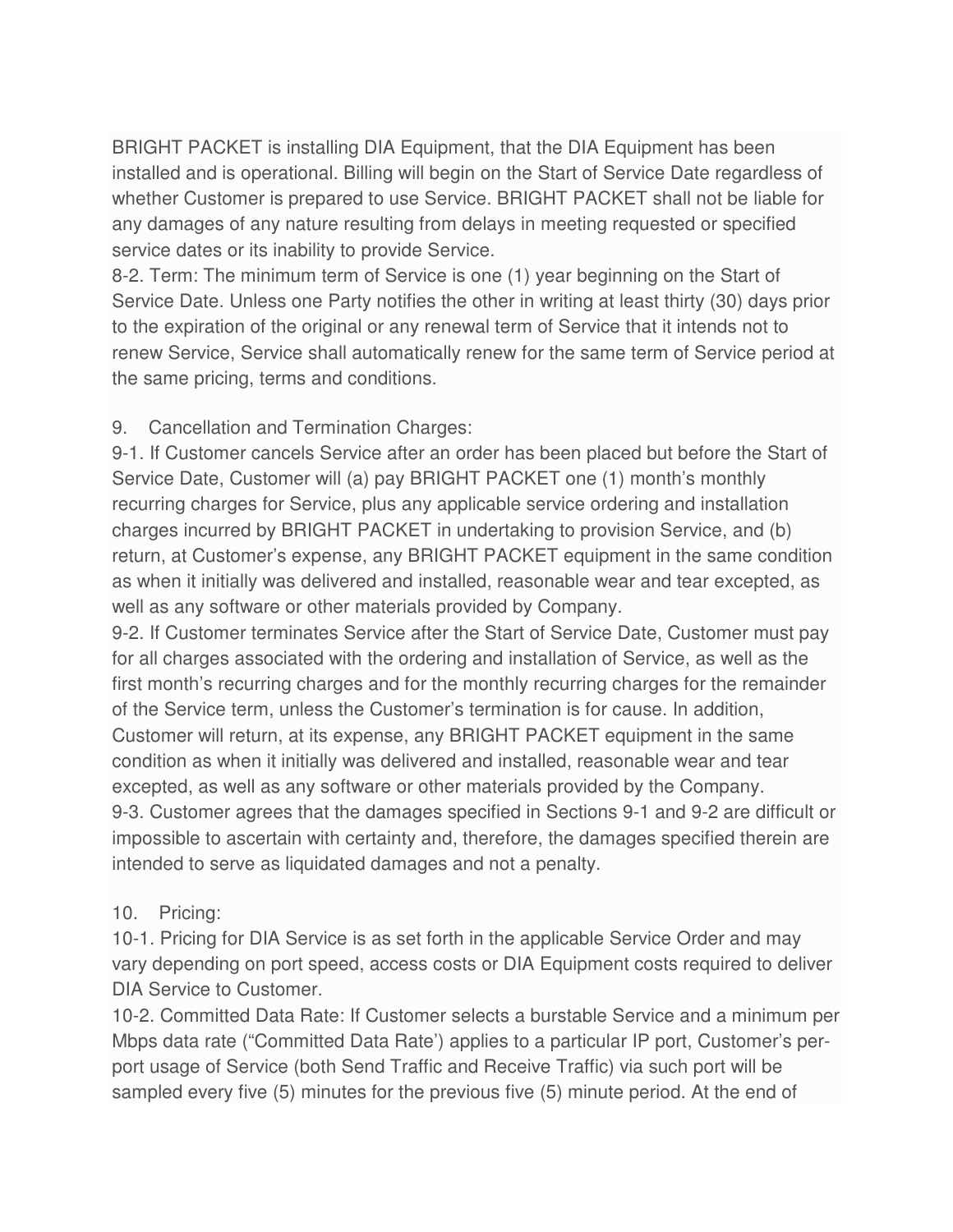each monthly billing period, the top five percent (5%) of Send Traffic and Receive Traffic samples for such port will be discarded. The higher of the resulting ninety-fifth (95th) percentile value for Send Traffic or Receive Traffic for such port will be compared to the Committed Data Rate applicable to the port. If the ninety-fifth (95th) percentile of either Send Traffic or Receive Traffic is higher than the applicable Committed Data Rate, Customer, in addition to being liable for the Committed Data Rate, will be liable for payment at the ninety-fifth (95th) percentile level for any usage in excess of the Committed Data Rate at the contracted per Mbps rate. For the purposes of this Exhibit, "Receive Traffic' means traffic from any origination point that is received by Customer from the BRIGHT PACKET IP Network and "Send Traffic' means traffic from any origination point that is sent by Customer onto the BRIGHT PACKET IP Network.

# 11. Service Level Agreement ("SLA"):

11-1. Customer acknowledges it has reviewed the Service Level Agreement ("SLA") located at http://www.BrightPacket.com. Said SLA, which may be amended from time to time, is incorporated by reference herein and is binding on BRIGHT PACKET and Customer.

### 12. Network Numbers and Domain Name Policies

12-1. BRIGHT PACKET Domain Name and TCP/IP Addresses provided in connection with Service remain the property of BRIGHT PACKET and upon Service termination, Customer's right to use BRIGHT PACKET Domain Name and TCP/IP Addresses will cease. Unless otherwise mutually agreed in writing, Customer at all times is responsible for maintaining its own Domain Name when purchasing Service and for paying all charges associated with the Domain Name, including charges billed to Customer for Domain Name registration by third parties.

12-2. BRIGHT PACKET will have sole and exclusive discretion with regard to the Internet routing of BRIGHT PACKET-provided IP addresses.

## 13. Software License:

13-1. Customer will not reproduce, modify, translate, transform, decompile, reverse engineer, disassemble, or otherwise determine, or attempt to determine, source code from any BRIGHT PACKET or third party software, nor will it permit or authorize any third party to do so. Title to such software, and all related technical know-how and intellectual property rights therein, will remain the exclusive property of BRIGHT PACKET and/or its suppliers. Customer must not take any action to jeopardize, limit or interfere in any manner with BRIGHT PACKET's or its supplier's ownership rights with respect to any licensed software. 13-2. BRIGHT PACKET PROVIDES, AND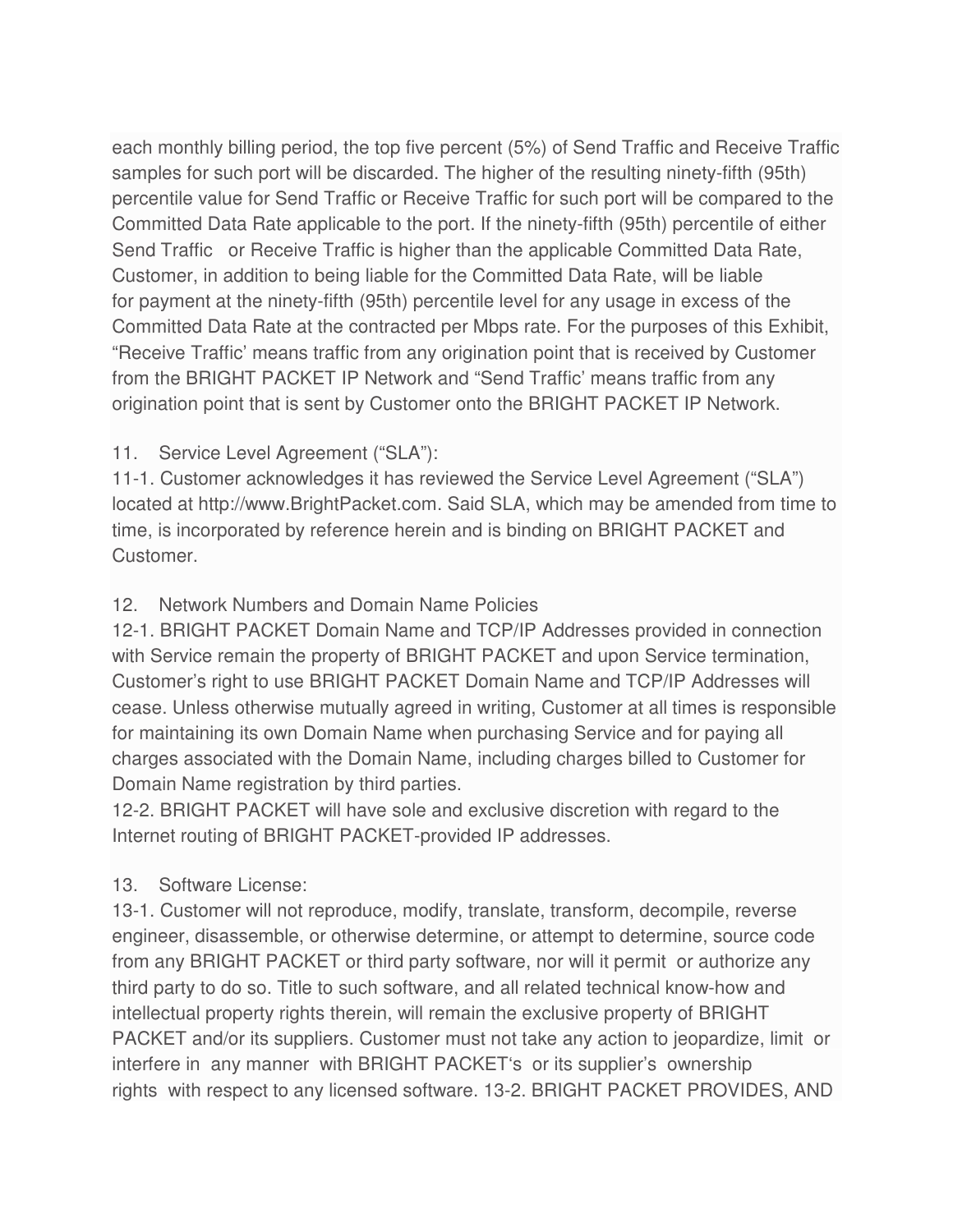CUSTOMER HEREBY ACCEPTS, ANY BRIGHT PACKET OR THIRD PARTY SOFTWARE PROVIDED TO OR USED BY CUSTOMER IN CONNECTION WITH SERVICE "AS IS," WITH NO EXPRESS OR IMPLIED WARRANTIES OR CONDITIONS OF ANY KIND INCLUDING, WITHOUT LIMITATION, WARRANTIES OF MERCHANTABILITY, TITLE, NON-INFRINGEMENT OR FITNESS FOR A PARTICULAR PURPOSE. NOTHING HEREIN MAY BE INTERPRETED TO ENHANCE OR CREATE ANY WARRANTY WITH RESPECT TO ANY THIRD PARTY SOFTWARE. BRIGHT PACKET DISCLAIMS ANY AND ALL LIABILITY ARISING OUT OF THE DELIVERY, INSTALLATION, SUPPORT OR USE OF ANY SOFTWARE AND ASSUMES NO OBLIGATION TO CORRECT ERRORS IN ANY SOFTWARE. CUSTOMER UNDERSTANDS AND ACCEPTS ALL RESPONSIBILITY FOR ANY SOFTWARE MEETING CUSTOMER'S REQUIREMENTS OR EXPECTATIONS.

### 14. Limitation of Liability:

14-1. NEITHER PARTY WILL BE LIABLE FOR ANY INDIRECT, INCIDENTAL, SPECIAL, PUNITIVE OR CONSEQUENTIAL DAMAGES THAT RESULT FROM CUSTOMER'S OR CUSTOMER'S ENDUSERS' USE OF THE BRIGHT PACKET NETWORK AND SERVICE INCLUDING, WITHOUT LIMITATION, ANY SUCH DAMAGES FOR LOSS OF DATA RESULTING FROM DELAYS, NON-DELIVERIES OR SERVICE INTERRUPTIONS. NOTWITHSTANDING ANY OTHER PROVISION HEREOF, CUSTOMER'S SOLE REMEDIES FOR ANY CLAIMS RELATING TO SERVICE OR THE BRIGHT PACKET NETWORK ARE LIMITED TO CREDIT OUTAGE ALLOWANCES FOR WHICH THE CUSTOMER MAY BE ELIGIBLE. 14-2. BRIGHT PACKET will not be liable for any action it takes to remove or restrict access to obscene, indecent or offensive content made available by Customer, nor for any action taken to restrict access to material made available in violation of any law, regulation or rights of a third party including, but not limited to, rights under the copyright law and prohibitions on libel, slander and invasion of privacy.

#### 15. Indemnification:

15-1. Customer will indemnify, defend and hold BRIGHT PACKET and its officers, directors, employees, agents, affiliates and suppliers, harmless from and against any claims, actions, demands, losses, damages and expenses, including attorney's fees, relating to any violation including, but not limited to, a breach by Customer, its End Users or other users of its account of their obligations with regard to Service, the placement or transmission of any message, information, software or other materials on the Internet by Customer, its End Users or other users of its account or Customer's